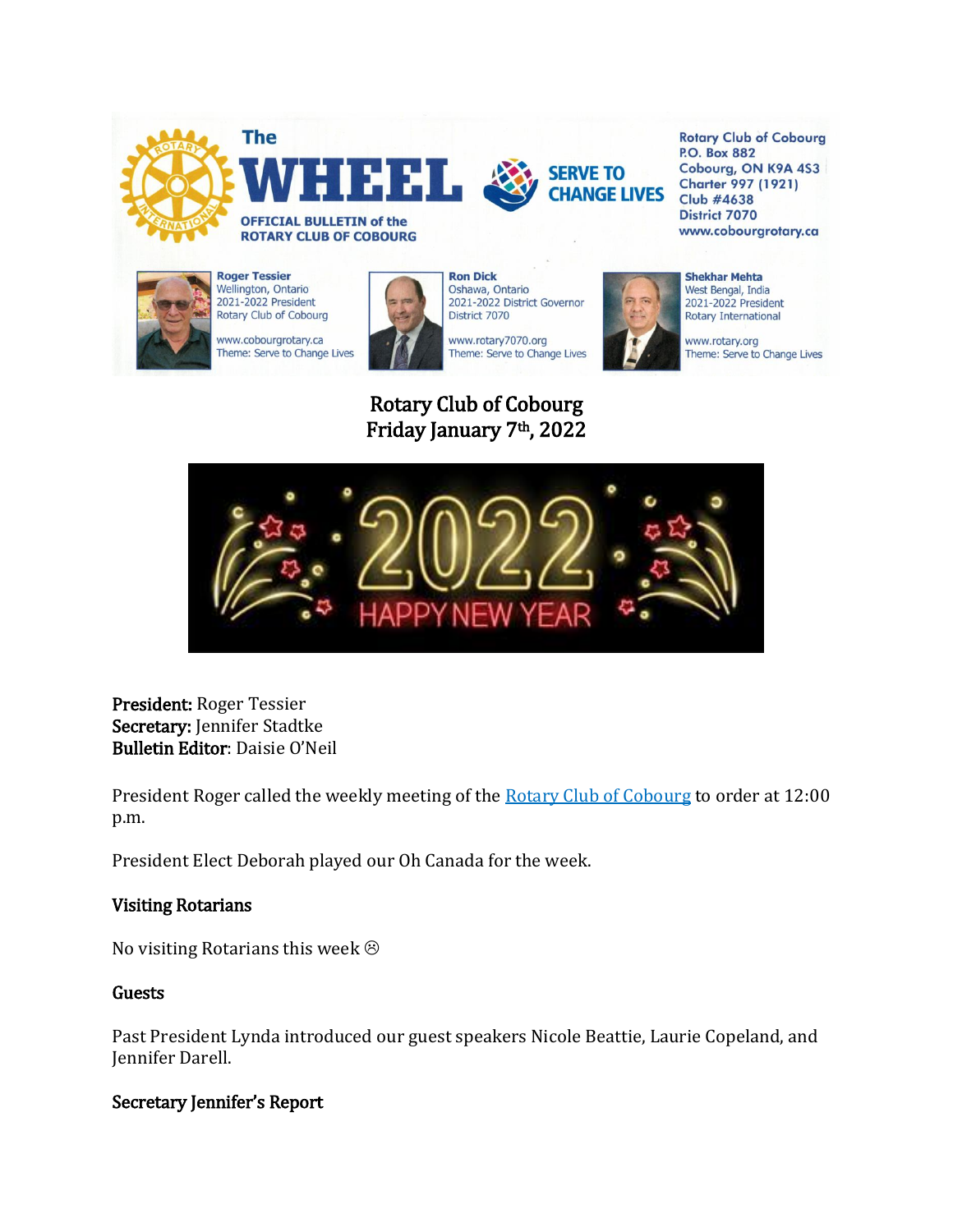#### Rotary Anniversary:

| Past President Peter Delanty                                                                                                                                                           | 36 years                                                | January 2nd                                                                                                   |
|----------------------------------------------------------------------------------------------------------------------------------------------------------------------------------------|---------------------------------------------------------|---------------------------------------------------------------------------------------------------------------|
| <b>Wedding Anniversary:</b>                                                                                                                                                            |                                                         |                                                                                                               |
| Past President Mike and Jill Irwin<br>Rotarian Tom and Teresa Behan<br>Rotarian Alison Lester and Todd Davis<br>Rotarian David and Sheilagh Leeds<br>Past President Gord and Mary Park | 40 years<br>18 years<br>7 years<br>52 years<br>49 years | January 2 <sup>nd</sup><br>January 3rd<br>January 3rd<br>January 10 <sup>th</sup><br>January 13 <sup>th</sup> |
| Birthdays:                                                                                                                                                                             |                                                         |                                                                                                               |
| Rotarian Gary Lee<br>Past President Jamie Gordon                                                                                                                                       | January 2 <sup>nd</sup><br>January 7 <sup>th</sup>      |                                                                                                               |

Past President Terry McDermott January 7<sup>th</sup>

When asked, both PP Jamie and PP Terry said they would be sitting at the head table and suggested that perhaps President Roger should therefore pay…he promptly fined them each \$10.

### President's Report

Sadly, Omicron has required us to continue our online format for the time being. The inperson/online decision will be revisited at the end of the month.

### Past President Spiel

We have run out of past presidents so this week we were treated to PDG Beth giving us a taste of what it was like to be District Governor.

PDG Beth began by briefly explaining the makeup of Rotary (clubs, districts, zones, RI). As part of district 7070 we are one of 56 Rotary clubs (plus more Rotaract, Interact, and Earlyact clubs) ranging from Etobicoke through Prince Edward County.

As District Governor (DG), PP Beth worked on a district team that included past and future governors and leaders with individual portfolios. PP Beth was president of the Rotary Club of Cobourg for the 2015/2016 year and took on the role of Assistant DG the following year. She was then selected during her ADG year and began the 2 ½ year training process to assume the DG role in 2019.

PP Beth said that one of the biggest highlights for her was the chance to visit every club in the district – both during her year as DG and the year prior. She also got to accompany the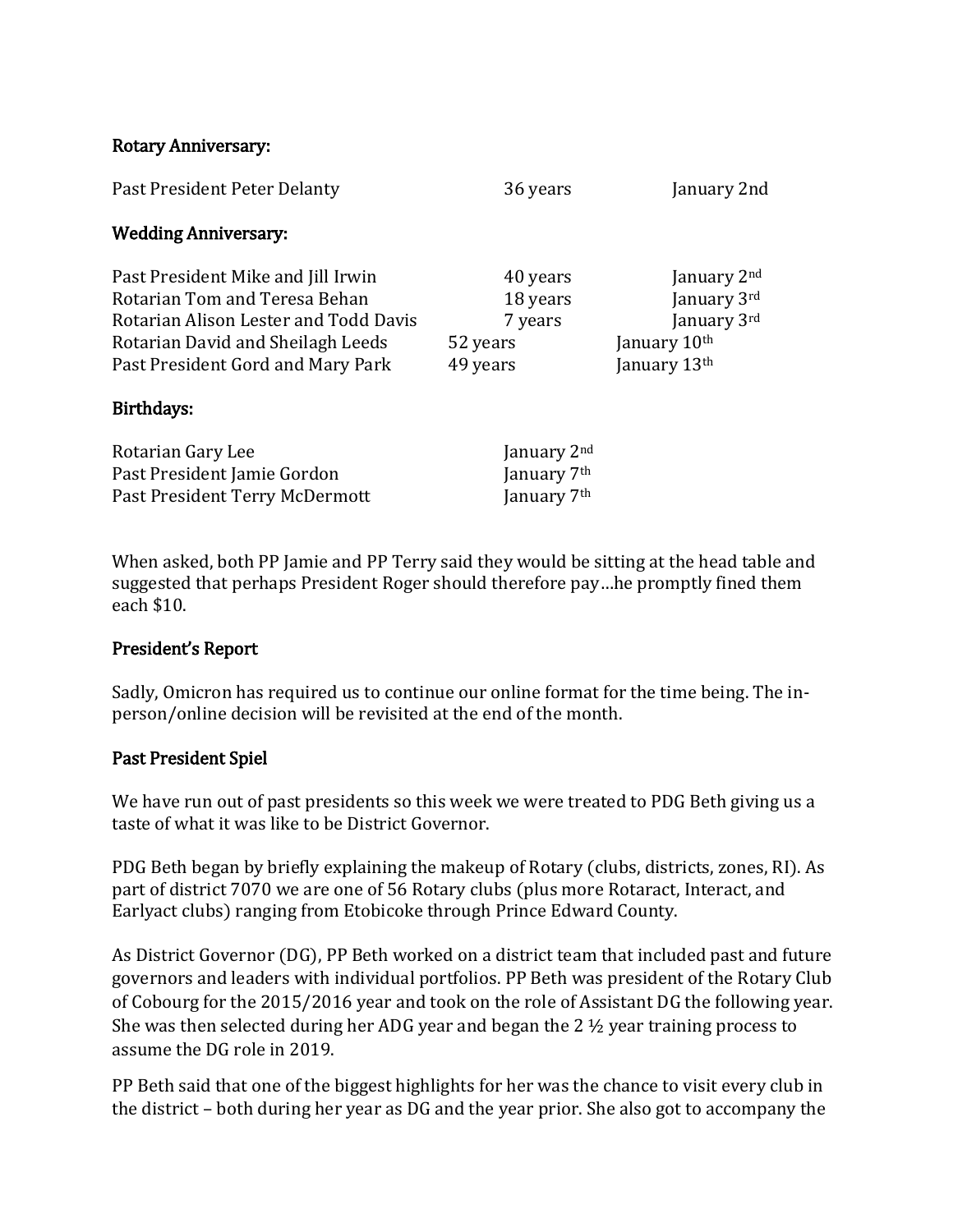president elects from the district to the RI headquarters in Evanston. She explained that her very favourite part of the year however was getting to work with the team to put together the 2019 District Conference "Rotary Muskoka Style" (The Rosseau Muskoka Resort & Spa comes highly recommended by PP Beth). This conference had a great line up of guests and events including a talk by Amanda Lindhout, Breakout sessions covering a wide variety of important issues, a fireside chat with the inbound Rotary Youth Exchange students, and an Octoberfest welcoming reception among others.

The last quarter of PP Beth's year as DG saw the emergence of Covid 19 and with it the cancellation of many local and district events. Many events switched to being held virtually and Rotary clubs all over had to find ways to adapt. PP Beth finished up by thanking the RCC for all the support during her time as district governor.

After her talk, it was brought to PP Beth's attention that she forgot to mention PP Peter Dounuokos as part of her "dream team". This resulted in President Roger levying two fines – one for PP Peter for being forgotten and one for Rotarian Bruce McCartney for pointing it out.

# Rotarian History Minute

As we are also out of committee chairs to do a spiel, we heard instead from PP Don Owen about his time in the music industry. PP Don, when given the choice, chose to learn the guitar (in an effort to be like Elvis). His brother, on the other hand, chose the slightly less conventional accordion to play. With some friends, they formed a band, and got their first gigs playing school and church dances. In 1968 PP Don formed a duo with his friend Bill Candy and together they wrote and sang folk music – at one point winning the Kawartha Music Festival in the duo category. In 1970 they recorded a couple albums with quality records and hired a booking agent who began setting them up with many jobs in the United States. The duo had some exciting opportunities in those years, including opening up for The Guess Who and working with a number of other big names. From there they began working with CBC radio and made numerous television appearances. In the 80s they changed direction to swing music and booked some commercials (they are known as the "Bologna Boys" in Newfoundland). I am sure we would all love to listen to the many more stories PP Don surely has but it was great to get a small glimpse at his exciting career! PP Don left us with this quote:

"Music serves as the Soundtrack to our lives, in both good and hard times. Amplifying our celebrations and energizing us when we are down."

# Committee Reports

Rotarian Mark Burgess updated us on draw of the month ticket sales. We are now at about 170 sold of 500. Please buy if you can!!

# Happy Bucks \$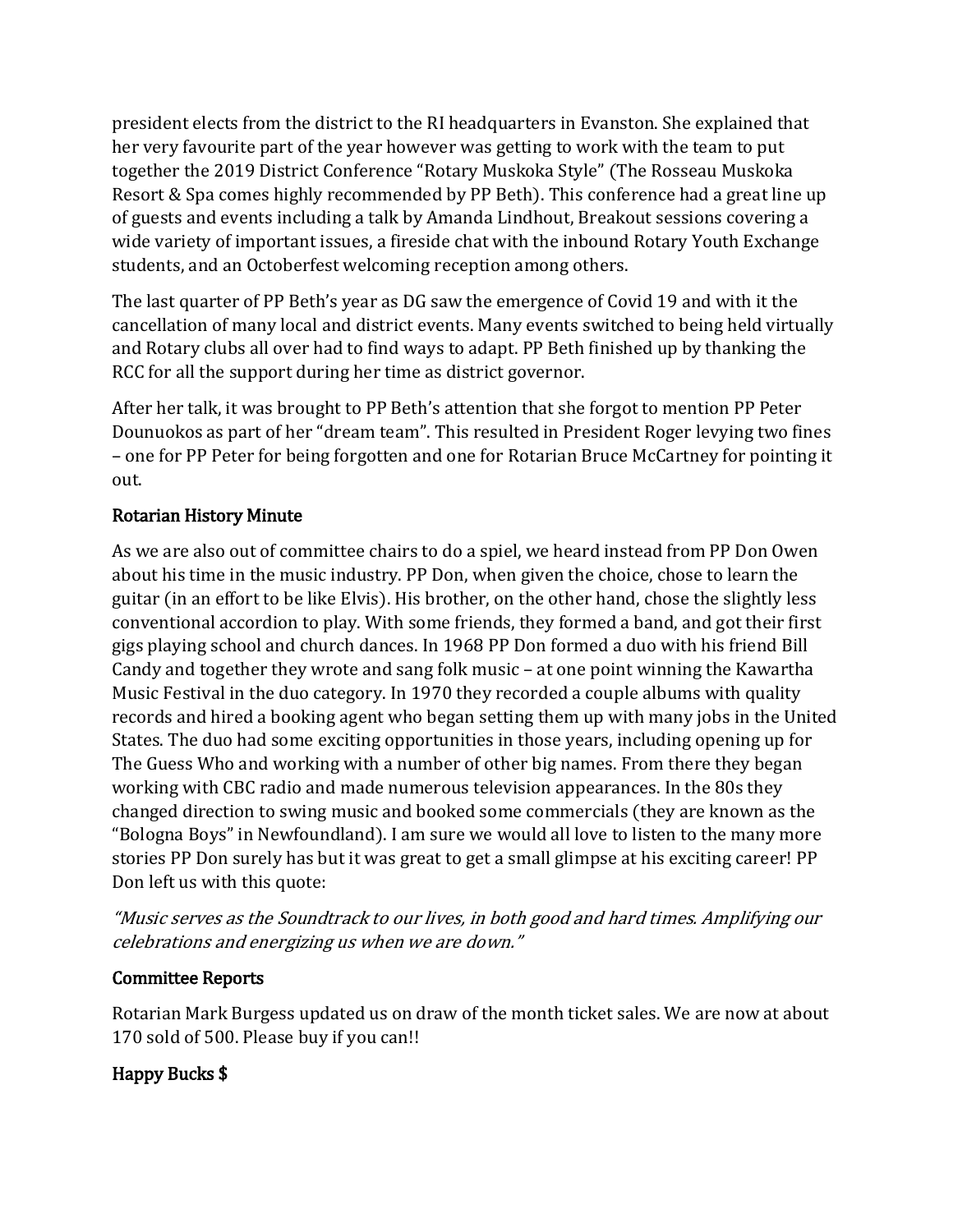President Elect Deborah gave \$33 happy bucks in celebration of Ukrainian Christmas. Христос Рождається!

Rotarian David Leeds gave \$10 to celebrate 52 years of "wedded bliss" despite the last two being in isolation.

Rotarian John Rolph gave \$10 as his grandson Mike recently got engaged underwater!

PP Don Owen gave \$10 for his son who is starting a new job with the Town of Port Hope

Rotarian Sam Miron gave \$20 after receiving the Caldwell Ambassador of the Year award for his charity ride last June.

Rotarian Darlene Leggett gave \$20 for her daughter who just recently move to PEI to start a new job.

Rotarian Gary Liboiron gave \$20 for hiring new purple shirt and promised a 400% raise over their orange shirt earnings

### Program



PP Rick Riley introduced our speaker Nicole Beattie. Nicole is involved in many local charitable organizations and was joining the meeting to speak about the Local Food for Local Good program.

Nicole introduced two additional guests – Laurie Copeland and Jennifer Darrel – who were both involved in the Festive Food initiative being discussed. Local Food for Local good has been around since 2007 and very active in local food security initiatives since 2014. The program's mission is to "Build community and connect local people with healthy local food". There are three main areas of focus – coordinating local food programs and projects that help build a community, carrying out research and education programs that focus on improving access to food supply, and achieving food security to nourish children, youth, families, and seniors in Northumberland County. Like many organizations, Local Food for Local Good had to adapt to the changes brought on by the pandemic. The closure of schools meant that many students who relied on the breakfast and lunch programs were no longer able to access these meals. Local Food for Local Good developed a mobile student nutrition program to ensure these students were able to access healthy meals while learning from home. Since starting the program, and over the numerous school closure periods, over 1,300 received support.